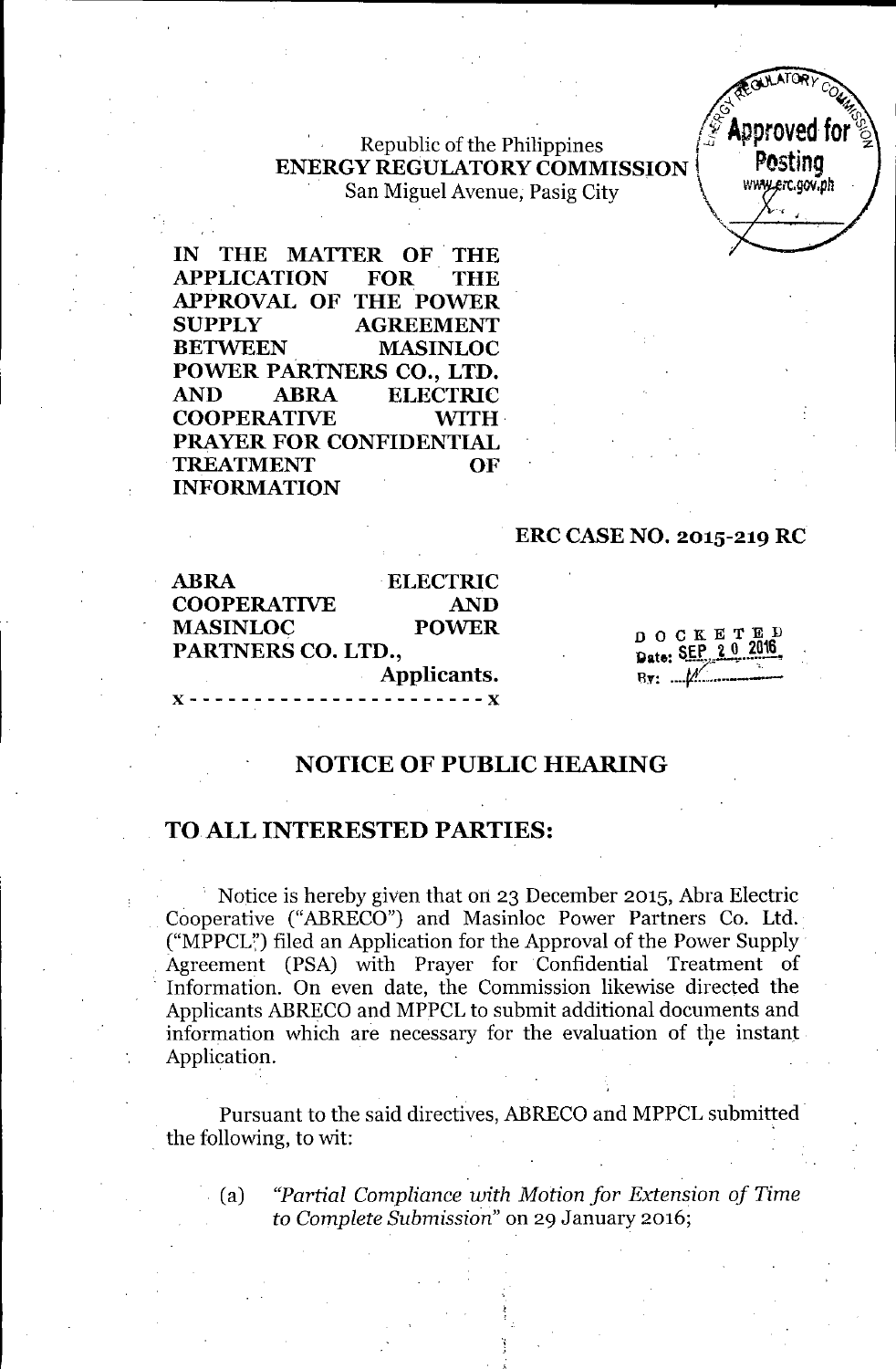- (b) *"Second Motion for Extension of Time to Complete Submission"* on 05 February 2016; and
- (c) *"Manifestation with Compliance"* on 10 February 2016.

In their Application, ABRECO and MPPCL alleged among others, the following:

### I. THE APPLICANTS

1. ABRECO is an electric cooperative duly organized under Phillipine laws and now registered under the Cooperative Development Authority ("CDA"), with principal office address at Calaba, Bangued, Abra. ABRECO has been granted by then National Electrification Commission (NEC) on August 6, 1973 a franchise to operate in the municipalities of Bangued, Baay/Licuan, Boliney, Bucay, Bucloc, Daguioman, Danglas, Dolores, Lagangilang, Lagayan, Langiden, Lapaz, Lacub, Luba, Malibcong, Manabo, Pefiarrubia, Pidigan, Pilar, Sallapadan, San Isidro, San Juan, San Quintin, Tayum, Tubo, Tineg and Villaviciosa, (collectively, the "Franchise Area").

Copies of relevant documents proving the due corporation, registration, and permit to operate of ABRECO as a distribution utility are attached hereto as follows:

| Document                               | <b>Annex</b> |
|----------------------------------------|--------------|
| Articles of Cooperation                |              |
| Amended By-laws                        |              |
| Certificate of Registration with the   |              |
| Cooperative Development Authority      |              |
| Certificate of Franchise issued by the |              |
| National Electrification Commission    |              |

- 2. MPPCL is a limited partnership established in the Philippines to construct, develop, improve, operate, maintain, and hold power production and electric generating facilities in the country, for the production and sale of electricity. MPPCL's principal office address is located at the Masinloc Coal-Fired Thermal Power Plant, Bani, Masinloc, Zambales.
- 3. MPPCL is in the process of expanding its existing power generating facility in Zambales through the construction, operation, management and maintenance of a new 300 MW coal-fired power generating facility (the "Plant") to supply, among others, the aggregated base load requirement of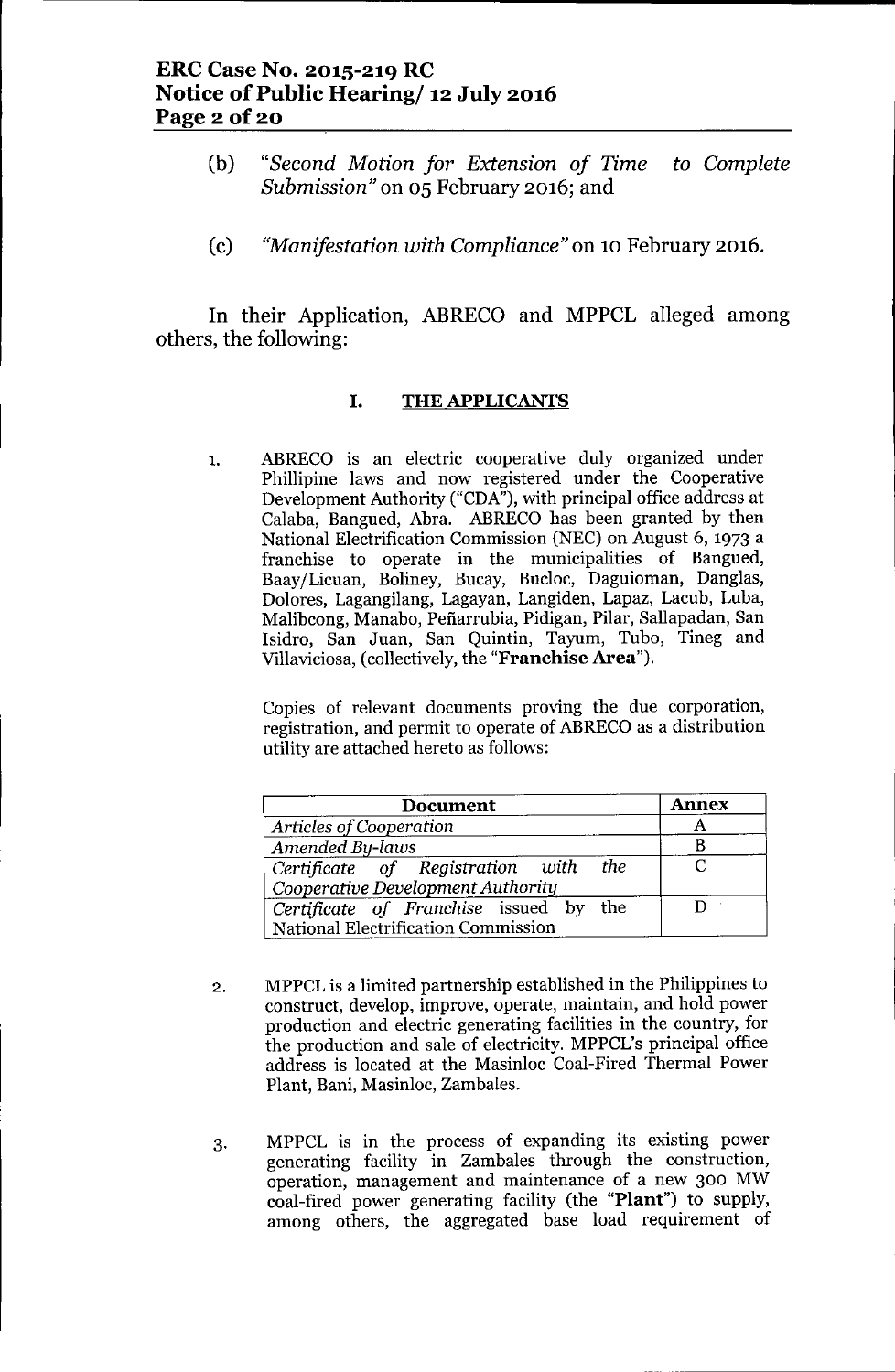ABRECO and other electric cooperatives in Region 1 and Cordillera Administrative Region ("R1+CAR ECs")<sup>1</sup>.

Attached are copies of relevant documents proving MPPCL's due registration as a generation company, relevant permits to operate the Plant and audited financial statements, as follows:

| <b>Document</b>                                   | Annex |
|---------------------------------------------------|-------|
| Amended Articles of Limited Partnership           | Е     |
| Certificate of Registration with the              | F     |
| Securities and Exchange Commission                |       |
| Board of Investments ("BOI") Certificate of       | G     |
| Registration as a Pioneer Enterprise No.          |       |
| BOI 2012-221 dated 12 October 2012                |       |
| Environmental Compliance Certificate              | H     |
| $(^{\prime}ECC$ ") No. 1111-020, as amended on 23 |       |
| April 2012, for the Masinloc Power Plant          |       |
| Certificate of Endorsement No. DOE COE            |       |
| 2011-09-01 issued by the Department of            |       |
| Energy ("DOE") on 8 August 2011                   |       |
| <b>Latest Audited Financial Statements</b>        |       |

- 4. As the Plant will still be constructed, MPPCL has yet to obtain the Certificate of Compliance ("COC") from this Honorable Commission, which covers the same. MPPCL undertakes to apply for and obtain the COC prior to the Plant's commercial operations.
- 5. The Applicants may be served with copies of orders and other processes through their respective undersigned counsels at their addresses indicated herein below.

### II. NATURE OF THE APPLICATION

6. Pursuant to Sections 23, 25 and 45 (b) of Republic Act No. 9136 or the "Electric Power Industry Reform Act of 2001" ("EPIRA") in relation to Rule 20 (B) of the ERC Rules of Practice and Procedure, approved by the Honorable Commission on 22 June 2006 in Resolution No. 38, Series of 2006, this Application is submitted to the Honorable Commission for its review and approval of the Power Supply Agreement ("PSA"), dated 13 October 2015, executed by ABRECOand MPPCL.

<sup>1</sup> Electric cooperatives in Region 1 and the CAR, namely: Abra Electric Cooperative Inc. ("ABRECO"), Benguet Electric Cooperative Inc. ("BENECO"), llocos Norte Electric Cooperative Inc. ("INEC"), llocos Sur Electric Cooperative Inc. ("ISECO"), Kalinga - Apayao Electric Cooperative Inc. ("KAELCO"), La Union Electric Cooperative ("LUELCO") Mountain Province Electric Cooperative Inc. ("ABRECO") and Pangasinan III Electric Cooperative Inc. ("PANELCO  $III$ ").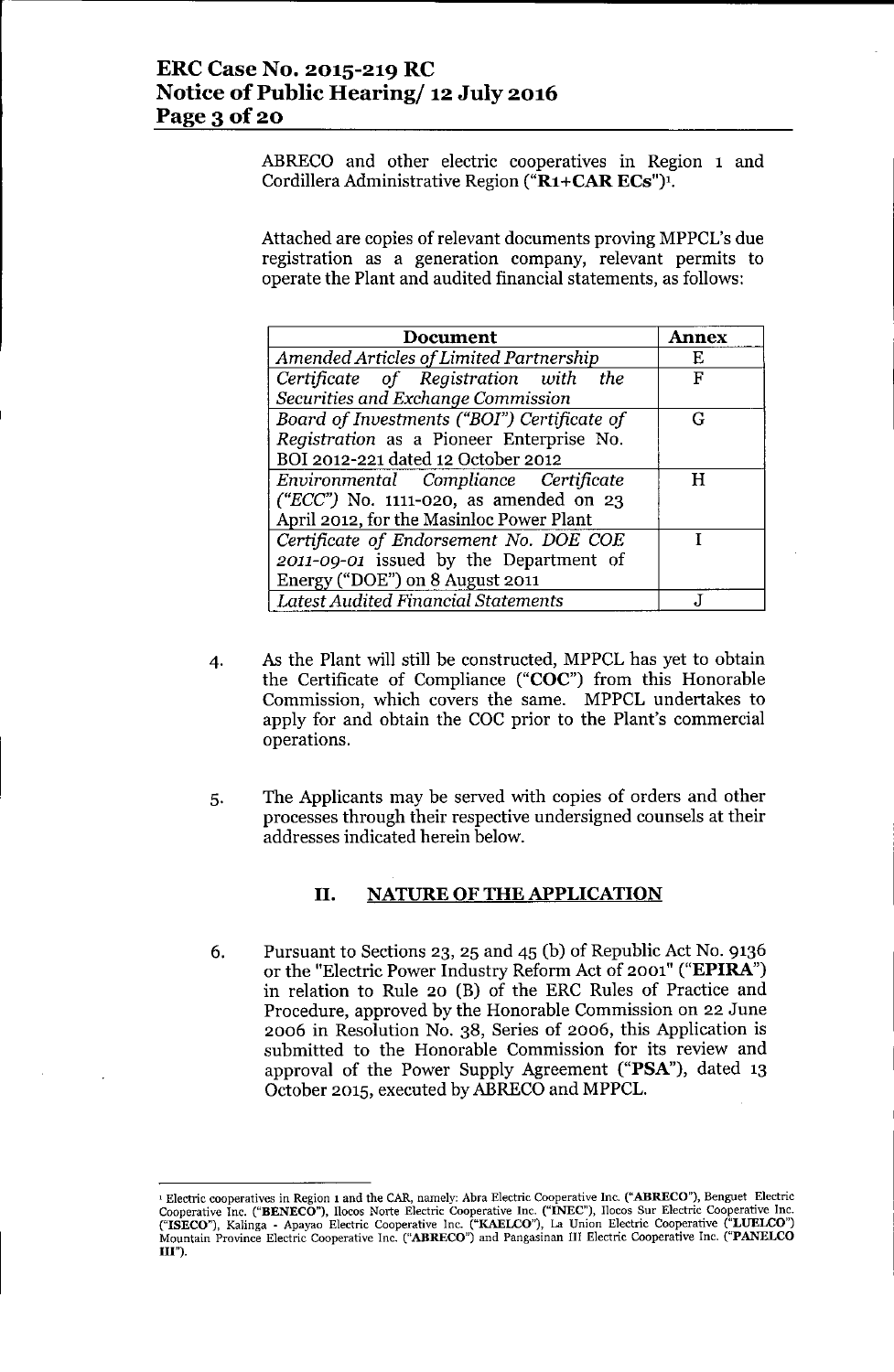A copy of the PSAis hereto attached and made an integral part hereof as Annex "K".

Also attached hereto as Annexes "L" and "L-l" are the respective board and partner's resolutions of ABRECO and MPPCLapproving the execution of the PSAby the parties.

7. It bears stressing that the instant Application is one of the first applications filed before this Honorable Commission for the approval of a power supply agreement resulting from a successful joint competitive selection process undertaken by R1+CAR ECs for procurement of their aggregated long-term base load power requirements.

### III. COMPLIANCE WITH PRE-FILING REOUIREMENTS

8. In compliance with Rule 3, Section 4 (e) of the Implementing Rules and Regulations of the EPIRA and Rule 6 of the ERC Rules of Practice and Procedure, Applicants have furnished the respective legislative bodies of the local government units within the Franchise Area, and the *Sangguniang Panlalawigan* of Abra with copies of the instant Application and its accompanying documents.

Certifications from the Presiding Officer or Secretary of the legislative bodies of the Franchise Area, the *Sangguniang Panlalawigan* of Abra, or their duly authorized representatives, attesting to the fact of such service will be attached hereto as follows:

| <b>Certification of</b><br>Presiding<br><b>Officer/Duly</b><br><b>Authorized</b><br><b>Representative</b> | <b>Annex</b> |
|-----------------------------------------------------------------------------------------------------------|--------------|
| Bangued                                                                                                   | M            |
| Baay/Licuan                                                                                               | $M-1$        |
| <b>Boliney</b>                                                                                            | $M-2$        |
| Bucay                                                                                                     | $M-3$        |
| <b>Bucloc</b>                                                                                             | $M-4$        |
| Daguioman                                                                                                 | $M-5$        |
| Danglas                                                                                                   | $M-6$        |
| Dolores                                                                                                   | $M-7$        |
| Lagangilang                                                                                               | $M-8$        |
| Lagayan                                                                                                   | M-9          |

| <b>Certification of</b><br>Presiding<br>Officer/Duly<br><b>Authorized</b><br><b>Representative</b> | <b>Annex</b> |
|----------------------------------------------------------------------------------------------------|--------------|
| Malibcong                                                                                          | $M-14$       |
| Manabo                                                                                             | $M-15$       |
| Penarrubia                                                                                         | $M-16$       |
| Pidigan                                                                                            | $M-17$       |
| Pilar                                                                                              | $M-18$       |
| Sallapadan                                                                                         | $M-19$       |
| San Isidro                                                                                         | $M-20$       |
| San Juan                                                                                           | $M-21$       |
| San Quintin                                                                                        | $M-22$       |
| Tayum                                                                                              | M-23         |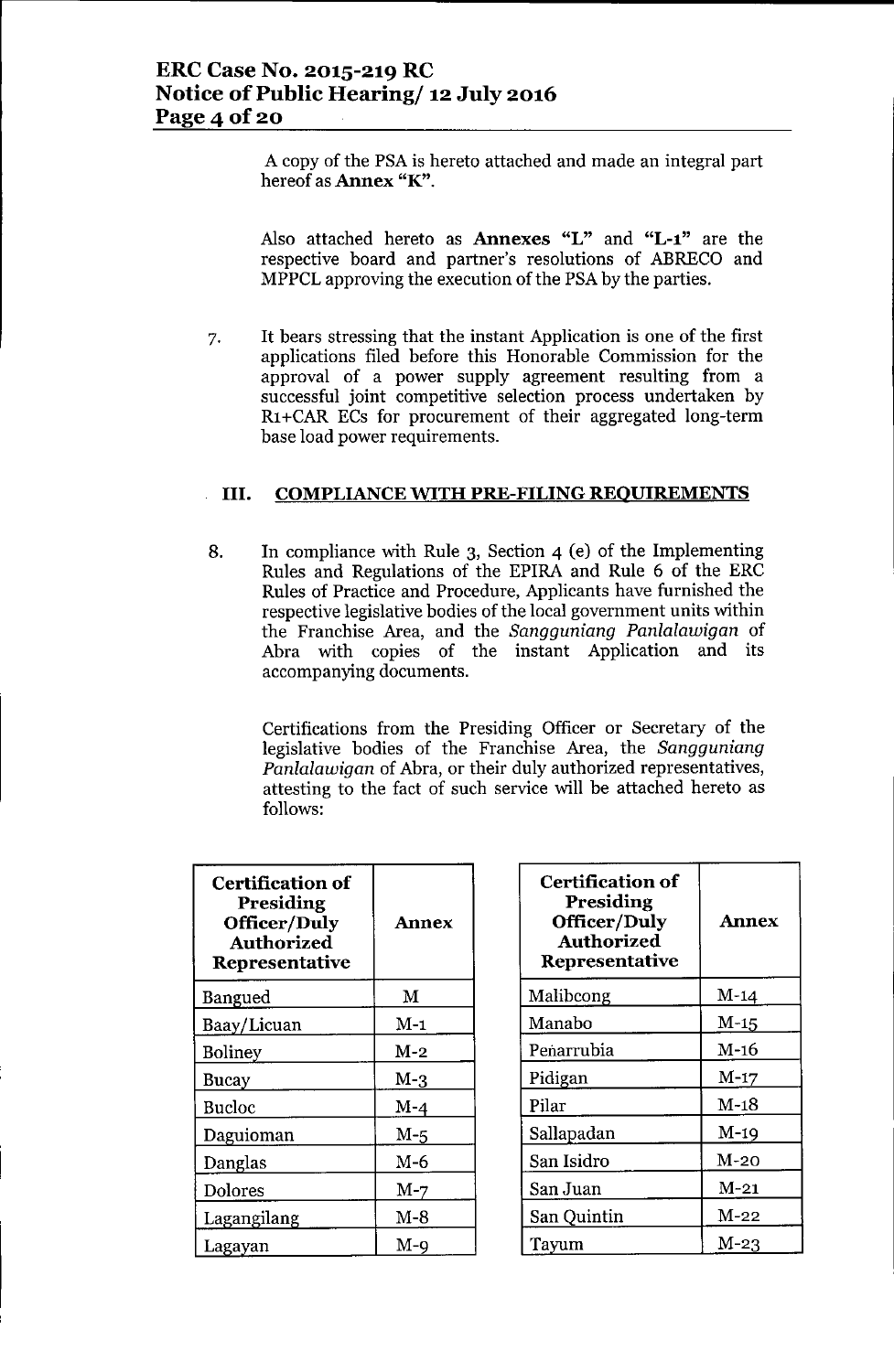# **ERC Case No. 2015-219 RC Notice of Public Hearing/ 12 July 2016 Page** 5 of 20

| Langiden | $M-10$  | Tubo         | $M-24$ |
|----------|---------|--------------|--------|
| Lapaz    | M-11    | <b>Tineg</b> | $M-25$ |
| Lacub    | M-12    | Villaviciosa | $M-26$ |
| Luba     | $M-1.3$ |              |        |

9. Furthermore, Applicants have caused the publication of the present Application in its entirety in a newspaper of general circulation in ABRECO's Franchise Area.

The Affidavit of Publication and the newspaper issue containing the published Application will be attached hereto as follows:

| Document                        | Annex |
|---------------------------------|-------|
| <b>Affidavit of Publication</b> |       |
| Copy of Newspaper               |       |

### IV. STATEMENT**OF** FACTS

- 10. The EPIRA mandates that a distribution utility shall have the obligation to supply electricity in the least cost manner to its captive market, subject to the collection of retail rate duly approved by this Honorable Commission.<sup>2</sup> Towards this end, the EPIRA expressly allows distribution utilities to enter into bilateral power supply contracts, subject to review by this Honorable Commission.3
- 11. In furtherance of the State policy to ensure the quality, reliability, security and affordability of the supply of electric power and to protect public interest affected by the rates and services of the electric utilities and other providers of electric power, this Honorable Commission issued Resolution No. 21, Series of 2005 which directed all distribution utilities to enter into future bilateral power supply contract with power producers to be subjected to a review by the ERC.
- 12. Consistent with these policies and regulations, the R1+CARECs, which includes ABRECO, entered into a Memorandum of Agreement for the joint procurement of their aggregated longterm (20-year) uncontracted base load power supply<br>requirement equivalent to 106 MW ("**Transaction**"). requirement equivalent to  $106$  MW Notwithstanding the aggregation of their base load power requirements, however, each of the R1+CARECs has agreed to individually sign a contract with the winning bidder for its respective committed demand, as indicated in the table below.

\

<sup>2</sup> *Cj* **EPIRA,** Sec. 23. par. 3.

*<sup>&#</sup>x27;Cf* EPlRA, Sec. 45(b).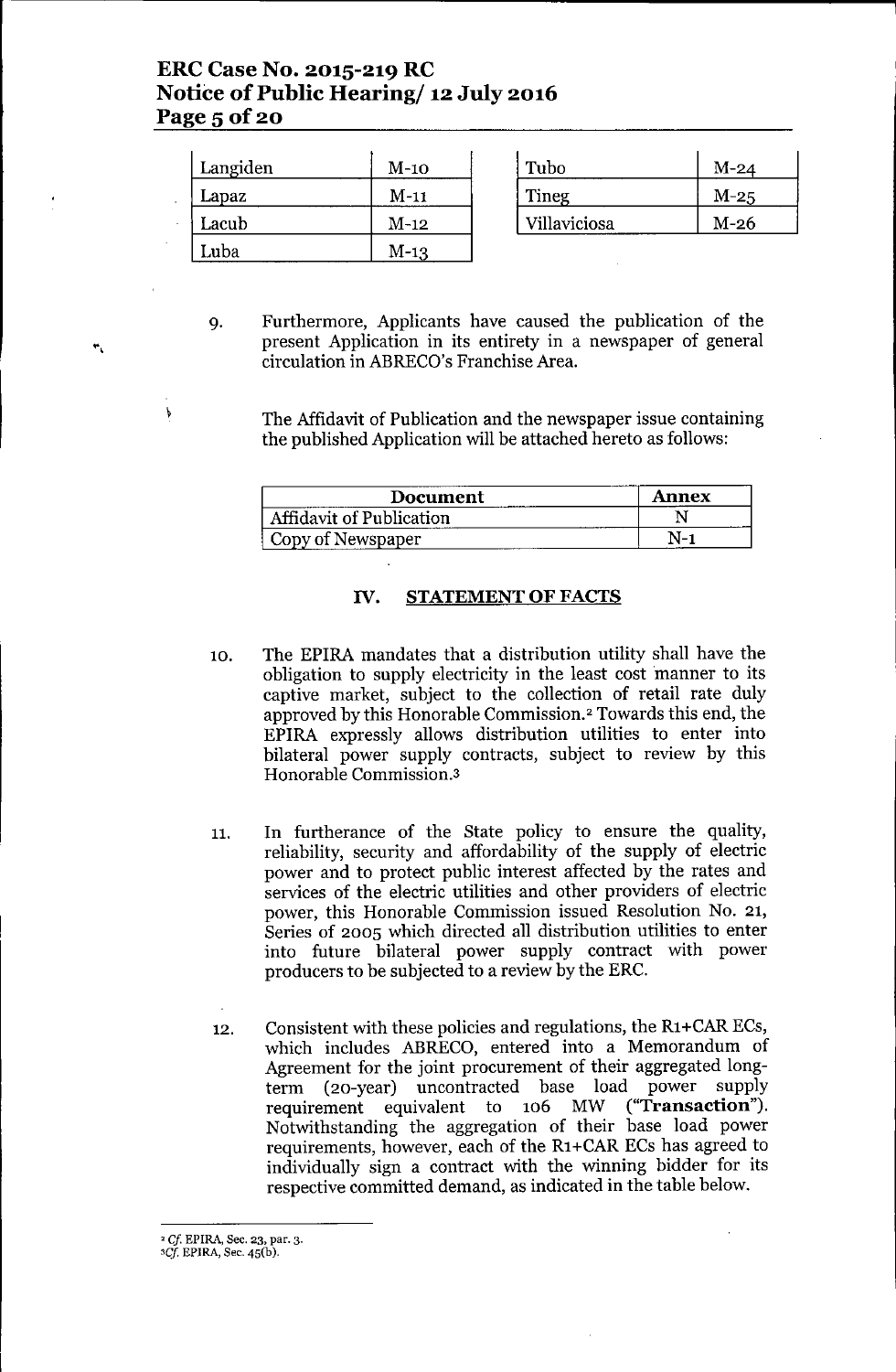## ERC Case No. 2015-219 RC Notice of Public Hearing/ 12 July 2016 Page 6 of 20

| <b>Electric Cooperative</b> | <b>Committed Demand</b><br>(MW) |
|-----------------------------|---------------------------------|
| <b>ABRECO</b>               |                                 |
| <b>BENECO</b>               | 14                              |
| <b>INEC</b>                 | 51                              |
| <b>ISECO</b>                |                                 |
| <b>KAELCO</b>               |                                 |
| <b>ABRECO</b>               |                                 |
| <b>LUELCO</b>               |                                 |
| PANELCO III                 | 10                              |
| <b>TOTAL</b>                | 106                             |

#### Committed Demand of R1+CAR ECs

13. The Power Supply and Demand Situation in ABRECO's Franchise Area. As of October 2015 ABRECO is committed 100% exposure to WESM and there is an ongoing negotiation with a power supplier that will provide us with necessary demand of electricity that will sufficiently supply our energy demand until December 2015. ABRECO is also committed to the short term aggregation with a 6MW Base load Demand share for the Duration of 2016 to 2019. Annex "0" shows ABRECO's Historical Demand and Supply Scenario from December 2008 to October 2015.

ABRECO's Forecasted Demand and Supply Scenario for the years 2015 to 2038 are shown in Annex "O-1". The total forecasted demand for 2015 to 2038 is evidently increasing. The table shows that the uncontracted base and peaking demands will both be increasing from 5.784 MW in 2015 to 8.154 MW in 2038 and 3.065 MW in 2015 to 4.321 MW in 2038, respectively.

Annex "O-2" shows the yearly supply and demand scenario as well as the average daily load curves.

14. The Competitive Procurement Process. On account of the foregoing, the R1+CAR ECs decided to pursue the joint procurement of their aggregated long-term uncontracted base load power supply requirement in accordance with Section 23<sup>4</sup> of the EPlRA, through the conduct of a transparent, clear and fair competitive selection process, with the assistance of transaction advisors engaged by the R1+CAR ECs, and adhering strictly with the procedures and guidelines approved by the R1+CARECJoint Bids and Awards Committee ("JBAC").

<sup>4</sup> Section 23 provides that "to achieve economies of scale in utility operations, distribution utilities may, after due notice and public hearing, pursue structural and operational reforms such as but not limited to, joint actions between or among the distribution utilities, subject to the guidelines issued by the ERC. Such joint actions shall result in improve efficiencies, reliability of service, reduction of costs and compliance to the performance standards prescribed in the IRR of this Act,"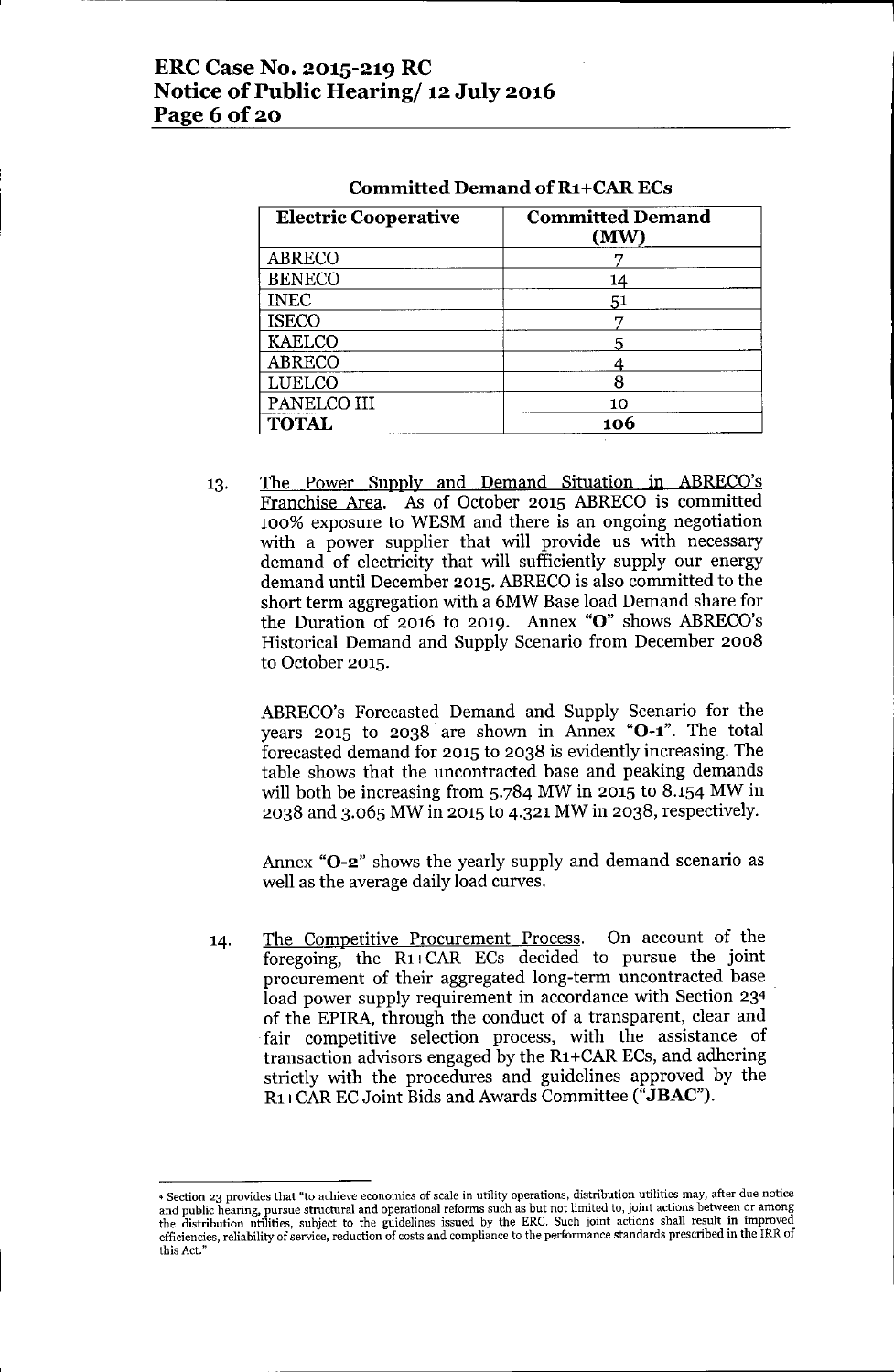## **ERCCase No. 2015-219 RC Notice of Public Hearing/ 12 July 2016 Page 7 of 20**

- 14.1. The Transaction commenced with the preparation by the Joint Technical Working Group ("JTWG") of a leastcost power supply plan for each EC and for the aggregated demand of the Rl+CAR ECs. The power supply plan includes the short-term and long-term peak demand and annual energy that was projected based on scientifically formulated load forecast models that were subjected to validity and accuracy tests.
- 14.2. Following the determination of the least-cost power supply plan for each EC, the  $R1+CAR$  ECs published on November 23 and 24, 2014 in a newspaper of general and national circulation the Invitation to Bid for the Transaction. Prospective bidders from the generation sector were likewise individually invited to participate in the bidding process through letters and electronic mail. In addition thereto, ABRECO also posted at a public bulletin board within its franchise area, a copy of the Invitation to Bid.
- 14.3. In response to the Invitation to Bid, seven different generation companies, including MPPCL, GN Power Ltd. Co., SoEnergy International Philippines, Inc., Global Business Power Corporation, MERALCO PowerGen Corporation, Trans-Asia Oil and Energy Development Corporation and First Gen Corporation, expressed their interest and qualified to participate in the bid conducted by the R<sub>1+</sub>CAR JBAC.
- 14.4. As part of the bidding process, pre-bid conferences were held by the JBAC where the bidders were given opportunity to submit their comments and raise clarificatory questions on the Transaction.
- 14.5. For the bid submission, the interested bidders were required to submit their bids in two (2) separate envelopes. The *first* envelope contains the legal requirements and proof of technical and financial capability of the bidder to finance, build, operate and maintain power plants. The second envelope contains the commercial offer, consisting of the technical and financial offers, of the bidder.
- 14.6. On 30 April 2015, the Rl +CARECs' JBAC received from GN Power Ltd. Co. and MPPCL their respective bids for the Transaction.
- 15.7 The JBAC evaluated the submitted bids based on an Evaluation Framework and Evaluation Methodology previously released to the bidders. After thorough evaluation of the bids, the R1+CAR EC JBAC issued on 11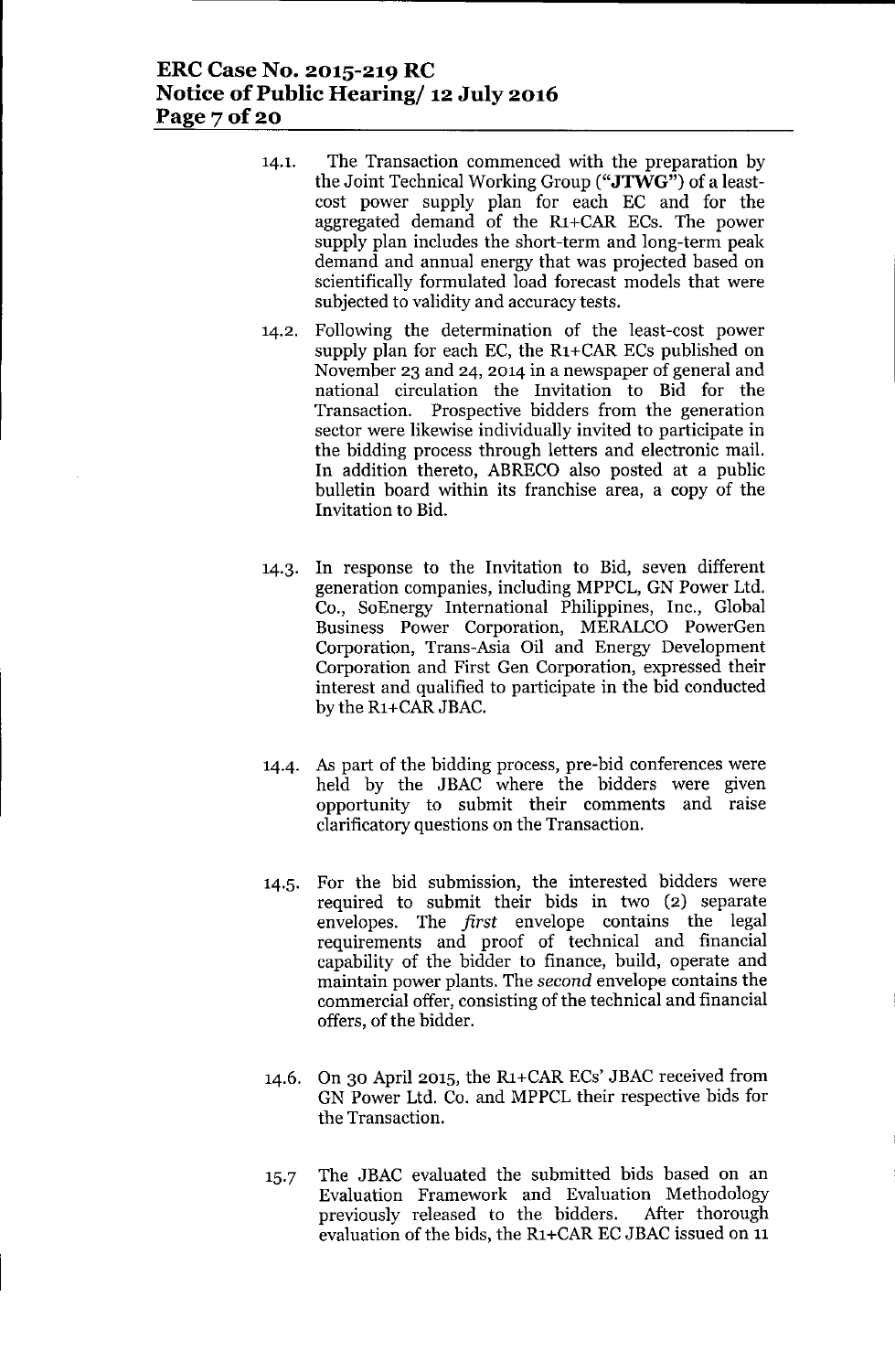May 2015 the Notice of Lowest Calculated Bid to MPPCL informing MPPCL that it submitted the Lowest Calculated Bid for the Transaction. MPPCL tendered the Lowest Calculated Bid with a base price of **PhP 3.749S/kWh** and a long-term levelized price of **PhP S.4967/kWh.**

- 14.7. After complying with the Post-Qualification Process for the Transaction, on 25 May 2015, the JBAC of the R1+CAR ECs issued a Notice of Award to MPPCL, informing MPPCL of its selection as the winning bidder for the supply of power to R<sub>1</sub>+CAR ECs.
- 14.8. On 1 June 2015, MPPCL and the R1+CAR ECs commenced negotiations for the other commercial and technical terms and conditions of the PSA, except for the power rate which is equivalent to MPPCL's Lowest Calculated Bid.
- 14.9. On 13 October 2015, MPPCL and the member ECs of the Rl +CAR ECs executed individual PSAs covering their respective committed demand.

Attached are copies of the relevant documents proving MPPCL's selection and qualification as the winning bidder in the joint competitive selection process undertaken by R1+CAR ECs for the supply of their aggregated base load demand for the contract year 2019 up to 2038.

| <b>Document</b>               | <b>Annex</b> | <b>Document</b>                                         | <b>Annex</b> |
|-------------------------------|--------------|---------------------------------------------------------|--------------|
| Invitation to Bid             |              | <b>Minutes of Meetings</b>                              | $P-4$        |
| Information<br>Memorandum     | $P-1$        | <b>Bidding Tally Sheet</b>                              | $P-5$        |
| Instruction<br><b>Bidders</b> | $P-2$<br>to  | Notice of Lowest<br>Calculated Bid dated<br>11 May 2015 | $P-6$        |
| <b>Bid Bulletins</b>          | $P-3$        | Notice of Award of<br>Contract<br>dated 25 May 2015     | $P-7$        |

15. It bears stressing that the competitive selection process conducted by the JBAC was well-structured, fair, and transparent, and thus resulted in a highly attractive price for the R1+CARECs. **In** Department Circular No. DC2015-06-008, the Department of Energy ("DOE") cited with approval, the results of the Rl+CARECs' competitive bidding process as evidence for achieving greater efficiencies through the conduct of competitive selection process in the aggregation of the uncontracted demand of distribution utilities.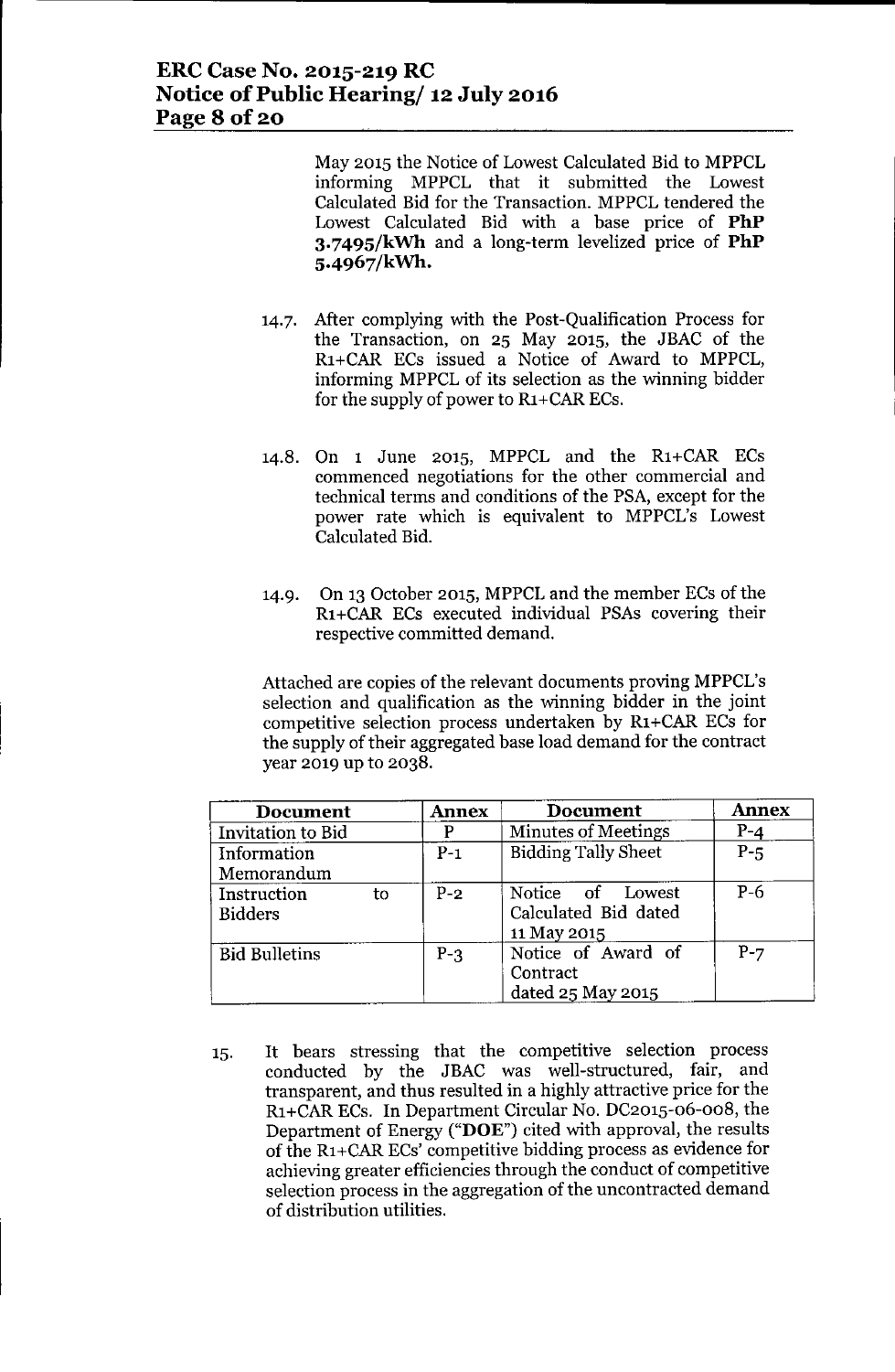## **ERC Case No. 2015-219 RC Notice** of Public **Hearing/ 12 July 2016 Page 9 Of20**

16. It is also worthy to note that the transparent competitive selection process led to good faith negotiations between MPPCL and the R1+CAR ECs for the terms and conditions of the PSAs. All actions taken by MPPCL and ABRECO leading to and in connection with the execution of the ABRECO PSA are compliant with all applicable laws, including the U.S. Foreign Corrupt Practices Act and the Philippine Anti-Graft and Corrupt Practices. ABRECO and MPPCL hereby certify that they, or their respective employees, officers, directors, affiliates, agents and representatives did not, at any time, directly or indirectly offer, give, make, promise, payor authorize the payment of any money, gift or anything of value to any employee, officer or director of the other party to induce such other party to sign or enter into the ABRECO PSA.

#### **V. ABSTRACTOFTHE PSAAND RELATED INFORMATION**

- 17. The following are the salient features of the ABRECO PSA:
- 17.1. **Term.** The PSA shall commence on the date of signing of the PSA by MPPCL and ABRECO and shall expire at 24:00 hours on the final Day of the  $240<sup>th</sup>$  Billing Period after the Start of Supply Deliverys, subject to extensions of such term pursuant to the PSA provisions governing Excused Delay Event<sup>6</sup> and Force Majeure during Supply Delivery,7 unless earlier terminated upon the occurrence of certain conditions for Termination Date.<sup>8</sup>
- 17.2. **Volume.** Under the PSA, MPPCL shall supply ABRECO a Contract Capacity of 7,000 kW which shall be the maximum kW demand that ABRECO may nominate as Bilateral Contract Quantity in a Wholesale Electricity Spot Market Trading Interval, without prejudice to adjustments that may be made on the Contract Capacity and Associated Energy pursuant to the terms of the PSA.
- 17.3. **Commissioning Energy.** During commissioning prior to the Start of Supply Delivery, MPPCL may offer to sell to ABRECO the Commissioning Energy at a rate equivalent to the Contract Price and Associated Charges *less* the Capital Recovery Fee and Fixed O&M Fees.

#### 17-4. **Outages.** The supply obligation of MPPCL shall be subject to an Outage Allowance of Twenty-One (21) days for Scheduled

*<sup>6</sup> Cf* **Section 2.6 of Annex** "K," hereof.

<sup>&</sup>lt;sup>5</sup> Under the PSA, the Start of Supply Delivery or the obligation of MPPCL to supply ABRECO the Contract Capacity and Associated Energy and provisions related thereto shall commence not later than the start of a Billing Period thirty six (36) **months from the Commencement Date, unless extended in accordance with the PSA.**

*<sup>&#</sup>x27;Ibid.,* Section 13.3.2(b).

<sup>8</sup> *Ibid.* **Section 14.10.**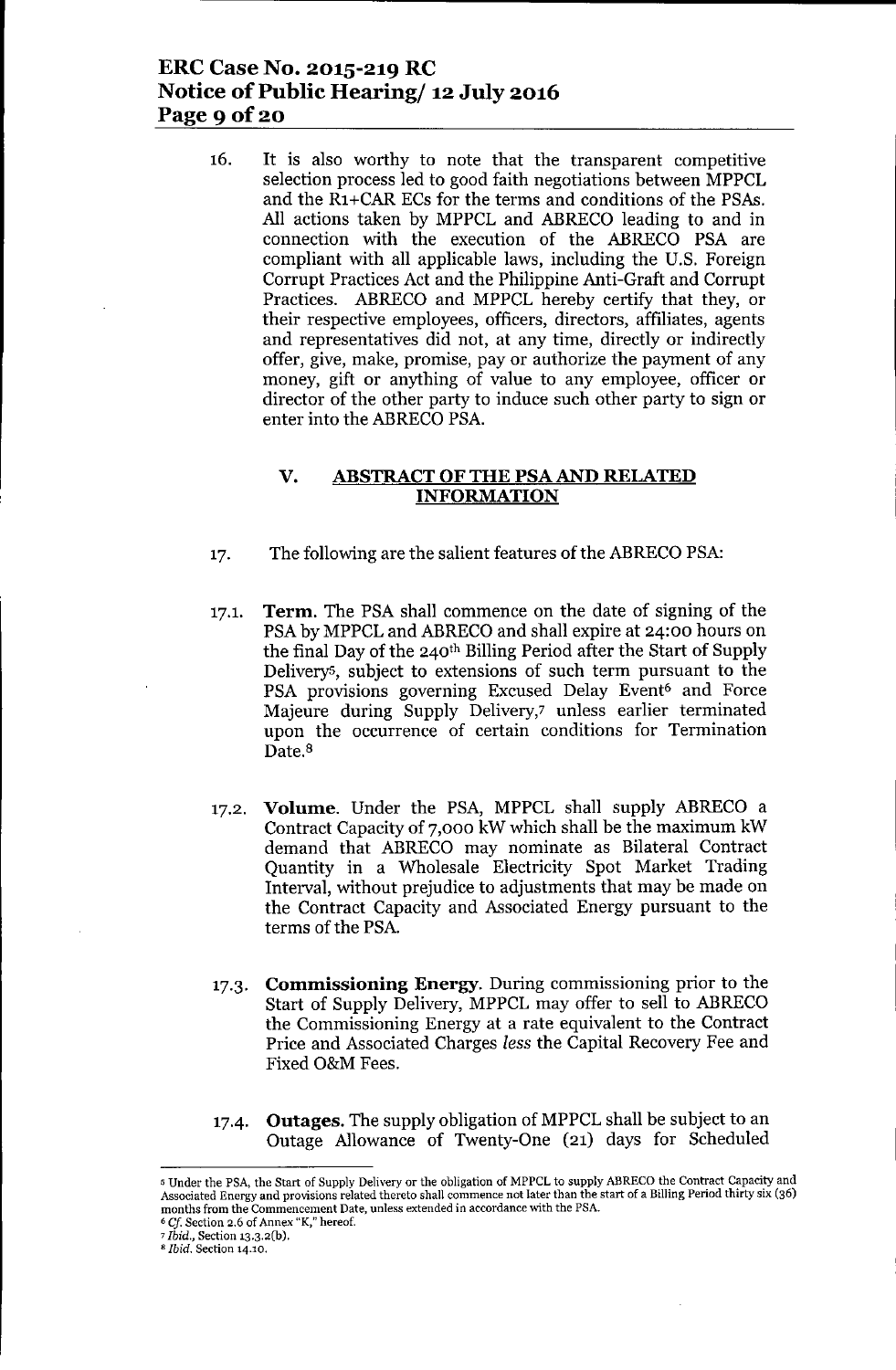Outages and Fifteen (15) days for Forced Outages per Contract Year. During Scheduled and Forced Outages, MPPCL may provide reduced or no supply of the Contract Capacity to ABRECO, provided that MPPCL has not exceeded the relevant Outage Allowance for a given Contract Year.

- 17.5. **Contract Price.** For electricity supplied by MPPCL, ABRECO shall pay MPPCL a Monthly Power Bill which is composed of the Contract Price, the Associated Charges<sup>9</sup> and necessary adjustments resulting from foreign currency conversion of the Dollar Payables component of the Contract Price to Philippine Peso, if any.
	- 17.5.1. The Contract Price shall be composed of the sum of the Capacity Payment and the Energy Payment.
		- 17.5.1.1. The **Capacity Payment** shall be composed of the Capital Recovery Charge, the Dollar Fixed O&M Charge and the Peso Fixed O&M Charge.
			- a. **Capital Recovery Charge:** The Capital Recovery Charge shall be calculated as the product of the Capital Recovery Fee and the Associated Energy for the Billing Period.

The Capital Recovery Fee shall be determined using the tariff schedule below:

| <b>Capacity Utilization</b><br>Factor | <b>Capital Recovery</b><br>Fee<br>US\$/kWh |
|---------------------------------------|--------------------------------------------|
| 100%                                  | 0.0393                                     |
| 99%                                   | 0.0396                                     |
| 98%                                   | 0.0400                                     |
| 97%                                   | 0.0404                                     |
| 96%                                   | 0.0408                                     |
| 95%                                   | 0.0412                                     |
| 94%                                   | 0.0416                                     |
| 93%                                   | 0.0420                                     |
| 92%                                   | 0.0424                                     |
| 91%                                   | 0.0429                                     |
| 90%                                   | 0.0433                                     |
| 89%                                   | 0.0437                                     |

<sup>9</sup> **Means the Governmental Charges, WESM Charges, and NGCP and Ancillary Services Charges identified in the PSA.**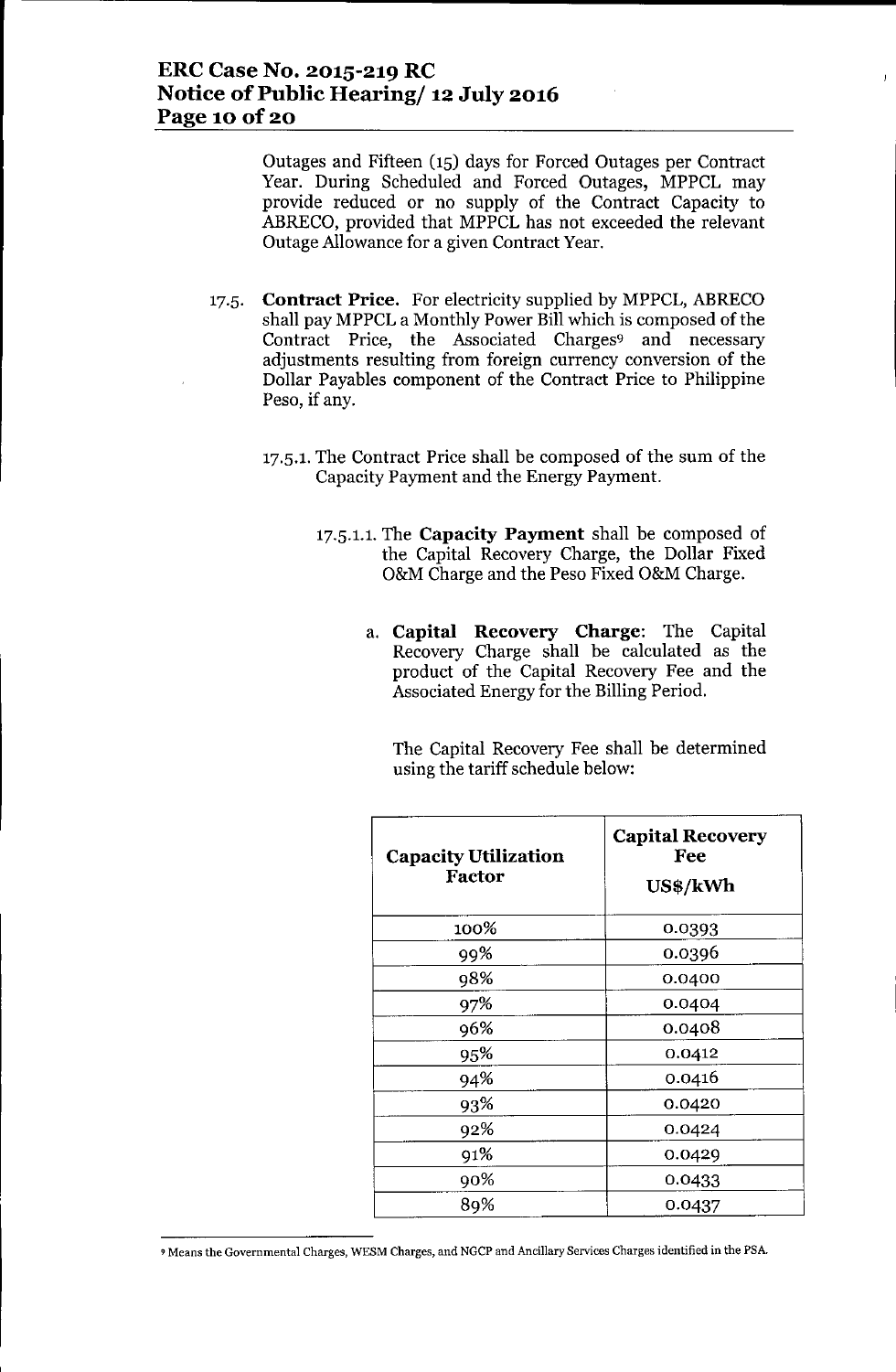# **ERC Case No. 2015-219 RC Notice** of Public **Hearing/ 12 July 2016 Page** 11of 20

| 88% | 0.0442 |
|-----|--------|
| 87% | 0.0447 |
| 86% | 0.0452 |
| 85% | 0.0457 |
| 84% | 0.0462 |
| 83% | 0.0467 |
| 82% | 0.0472 |
| 81% | 0.0478 |
| 80% | 0.0483 |
| 79% | 0.0489 |
| 78% | 0.0495 |
| 77% | 0.0501 |
| 76% | 0.0507 |
| 75% | 0.0514 |
| 74% | 0.0520 |
| 73% | 0.0527 |
| 72% | 0.0534 |
| 71% | 0.0541 |
| 70% | 0.0548 |

The Capacity Utilization Factor shall be calculated in accordance with the formula below:

### $CUF = AE / \{ CC x ( H_T - EH_{TO} ) \}$

#### Where

CUF Capacity Utilization Factor

AE Associated Energy, which shall be the sum of the Bilateral Contract Quantities declared by the Seller for the Buyer in the WESM during the Billing Period, *provided that* the Associated Energy shall not be less than the quantity which is 70% multiplied by the Contract Capacity multiplied by the factor  $(H_T EH_{TO}$ ).

CC Contract Capacity, stated in kW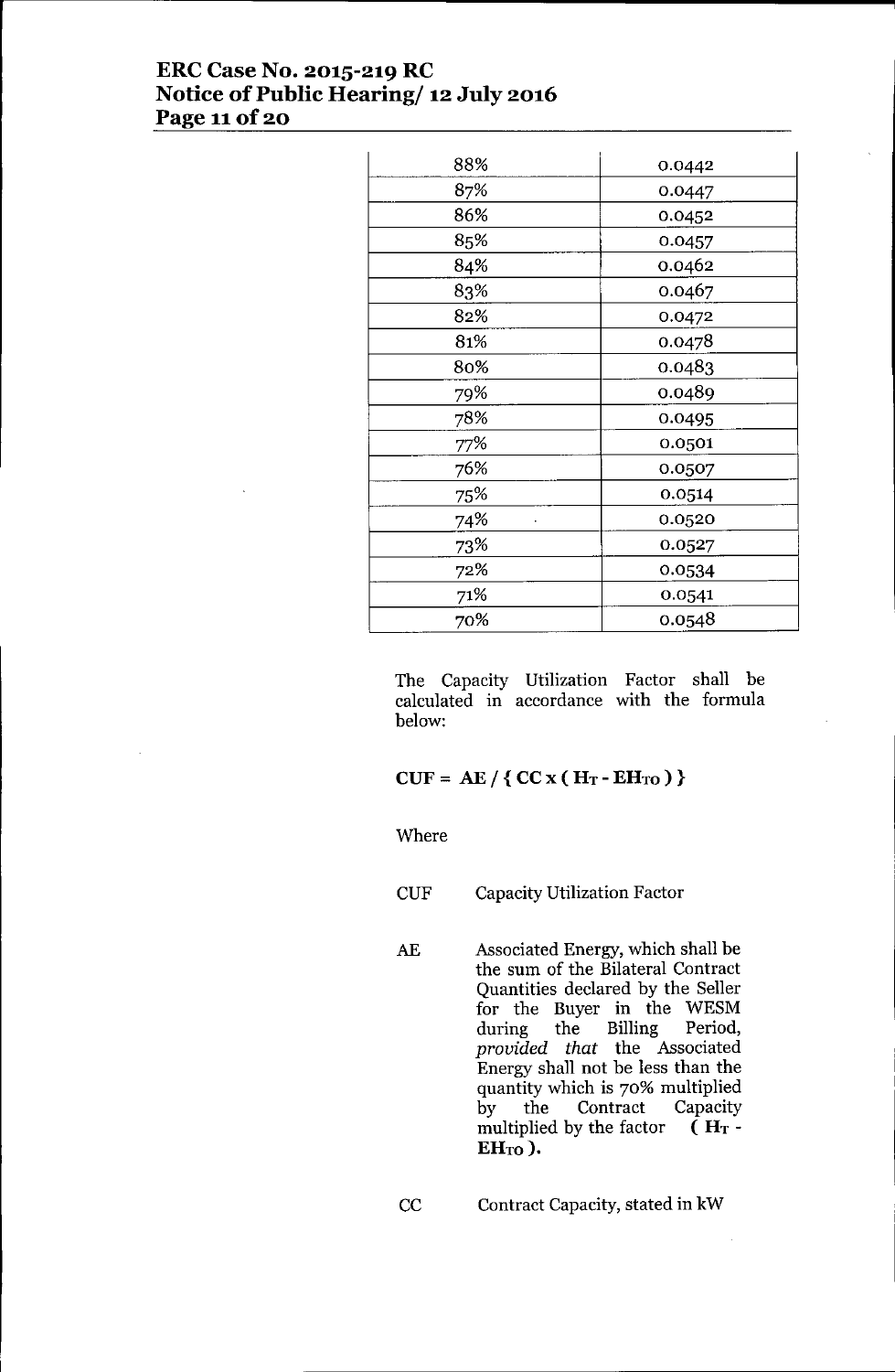# ERC Case No. 2015-219 RC Notice of Public Hearing/ 12 July 2016 Page 12 of 20

- HT Total number of hours in the Billing Period
- EHTo The Equivalent Hours of Scheduled Outages and Forced Outages in such Billing Period

The CUF shall be calculated up to the  $4<sup>th</sup>$ decimal place. When the calculation results in a CUF lower than 70%, the CUF shall be deemed to equal 70%. When the CUF calculation does not result in a whole percentage point, the corresponding Capital Recovery Fee shall be determined using the formula below:

### $CRF = 0.0608 \times CUF^2 -0.1547 \times CUF +$ 0.1332

If the Commencement Date occurs later than December 26, 2015, the Seller shall have the right to increase the Capital Recovery Fee in the foregoing table based on the percentage increase, if any, in the United States Producers Prices Capital Equipment Index [2010=100] reported in the International Financial Statistics published by the International Monetary Fund immediately before the Commencement Date vis a vis the same index published on April 2015 (i.e., 106.982)

b. Dollar Fixed O&M Charge: The Dollar Fixed O&M Charge shall be calculated as the product of the Dollar Fixed O&M Fee and the Associated Energy for the Billing Period.

The Dollar Fixed O&M Fee shall be determined using the formula below:

### Dollar FOM = US\$  $0.0021/kWh$  x USIndex / CUF

Where,

Dollar FOM Dollar Fixed O&M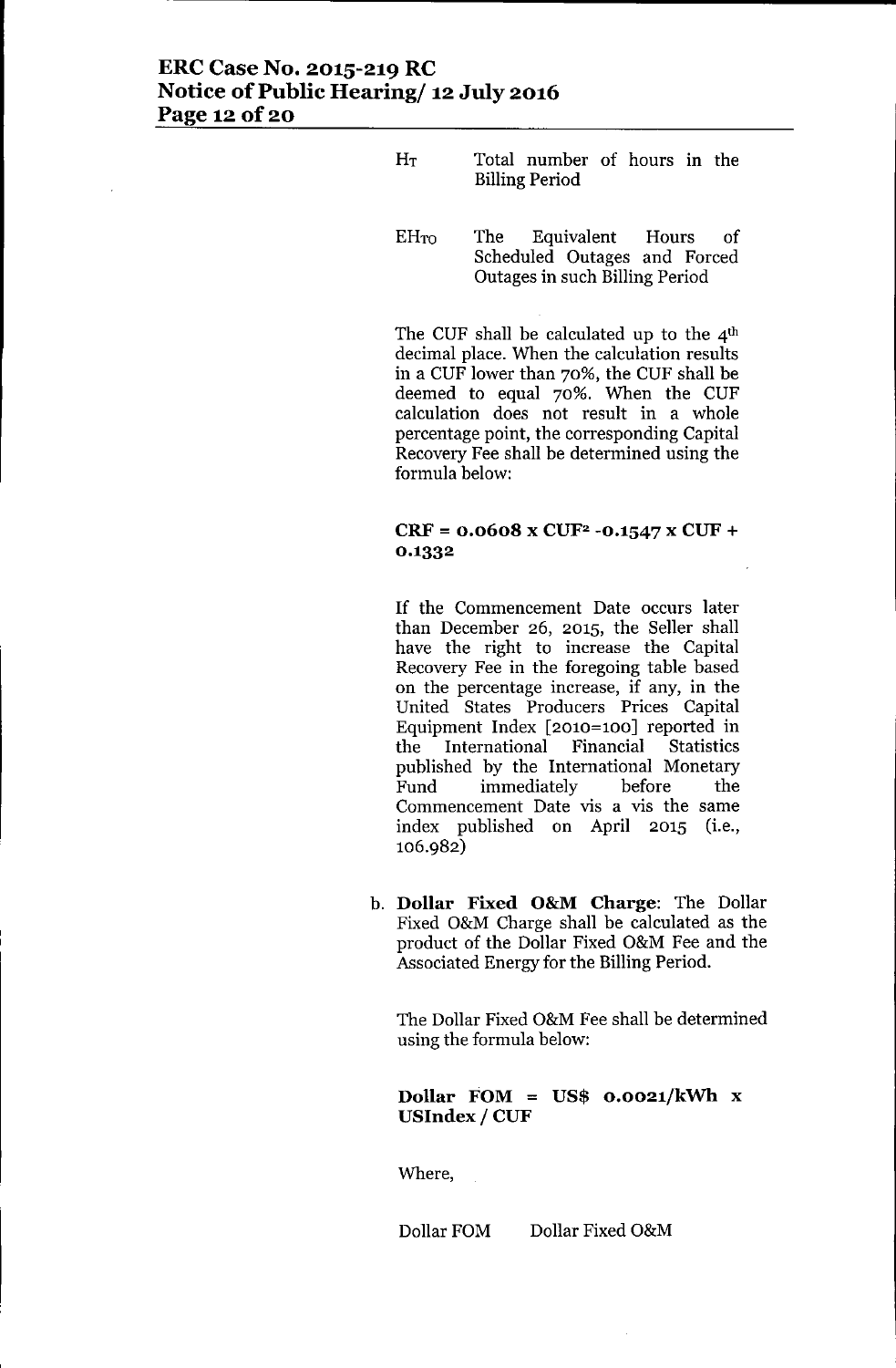## **ERC Case No. 2015-219 RC Notice** of Public **Hearing/ 12 July 2016 Page 13** of 20

Fee

| <b>CUF</b> | as defined above              |
|------------|-------------------------------|
|            | USIndex = $USCPI_n / USCPI_o$ |

USCPI<sup>n</sup> the average US Consumer Price Index City Average for All Urban Consumers - All Items for the last three calendar months prior to the start of the Billing Period for which the invoice is being prepared.

- USCPI<sup>o</sup> the US Consumer Price Index City Average for All Urban Consumers - All Items (1982- 84=100) for September 2014 as published by the US Bureau of Labor Statistics.
- c. **Peso Fixed O&M Charge:** The Peso Fixed O&M Charge shall be calculated as the product of the Peso Fixed O&M Fee and the Associated Energy for the Billing Period.

The Peso Fixed O&M Fee shall be determined using the formula below:

#### **Peso FOM = PhP 0.2330/kWh** x **RPIndex / CUF**

Where,

Peso FOM Peso Fixed O&M Fee

CUF as defined above

 $RPIndex = RPCPI<sub>n</sub>$  / **RPCPIo**

RPCPIn the average Philippine Consumer Price Index for All Income Households in the Philippines  $-$  All Items for the last three calendar months prior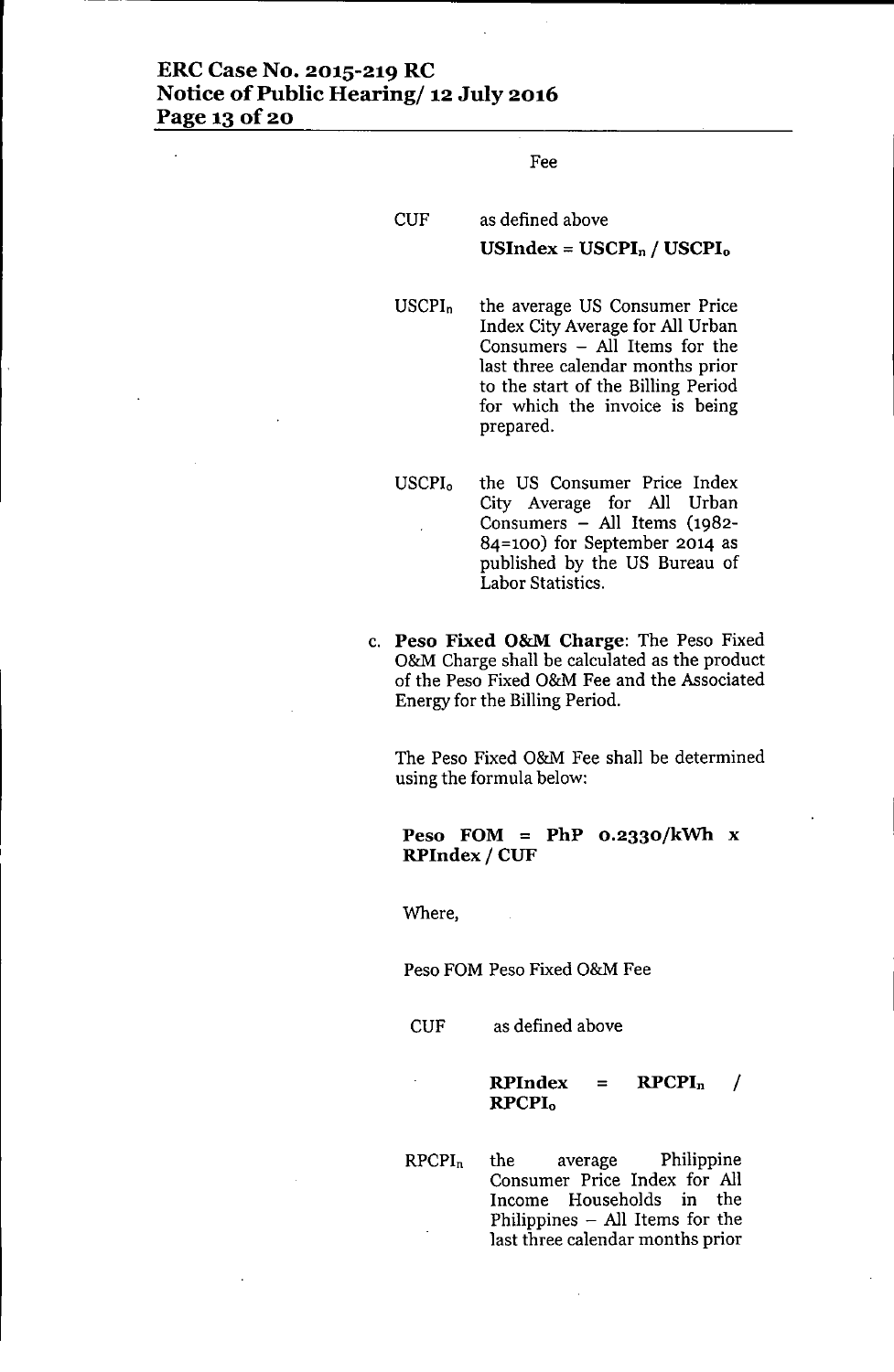## **ERC Case No. 2015-219 RC Notice** of Public **Hearing/ 12 July 2016 Page** 14 of 20

to the start of the Billing Period for which the invoice is being prepared.

- RPCPI<sup>o</sup> the Philippine Consumer Price Index for **All** Income Households in the Philippines -**All** Items (2006=100) for September 2014 as published by the Bangko Sentral ng 'Pilipinas.
- ,17.5.1.2. The **Energy Payment** shall consist of the Dollar Variable O&M Charge and Fuel Charge.
	- a. **Dollar Variable O&M Charge:** The Dollar Variable O&M Charge shall be calculated as the product of the Dollar Variable O&M Fee, and the Associated Energy for the Billing Period.

The Dollar Variable O&M Fee shall be determined using the formula below:

### **Dollar VOM = US\$ o.oo18/kWh** x **USlndex**

Where,

Dollar VOM Dollar Variable O&M Fee

USIndex as defined above

b. **Fuel Charge.** Fuel Charge shall be calculated as the product of the Fuel Rate and the Associated Energy for the Billing Period.

The Fuel Rate shall be calculated in accordance with the formula below:

### **FR = US\$ O.0271/kWh x FuelIndex**

Where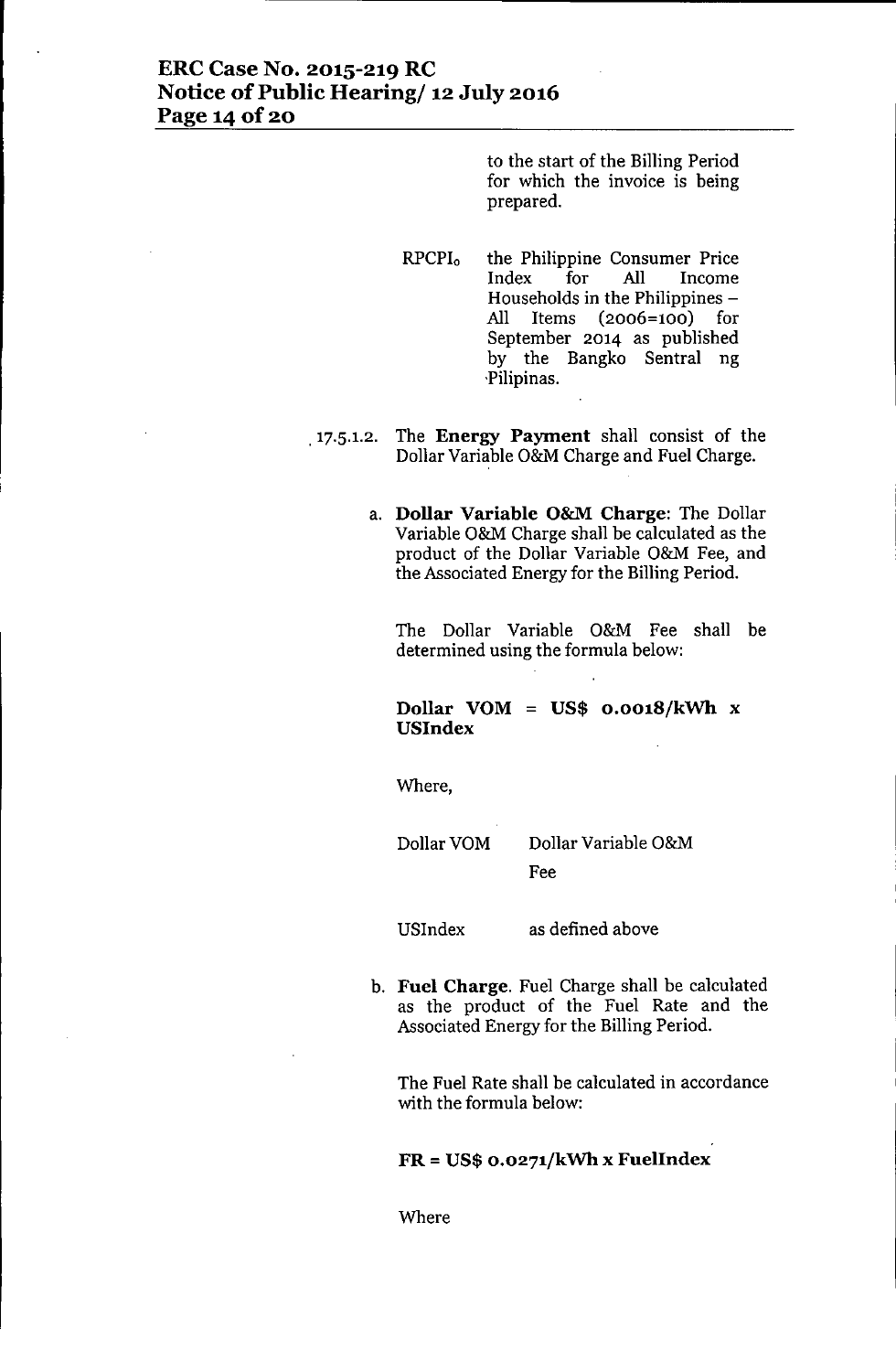## ERC Case No. 2015-219 RC Notice of Public Hearing/ 12 July 2016 Page 15 of 20

FRFuel Rate

#### FuelIndex =  $CIF_n / CIF_o$

 $CIF_n$  CIF Cost of Fuel for the Billing Period

CIF<sup>o</sup> Base CIF Cost of Fuel equal to US\$ 11.o617/Million kcal

18. MPPCL's foregoing Contract Price was the Lowest Calculated Bid with a base price of **PhP 3.7495/kWh** based on the parameters of the procurement process. The Contract Price calculated above does not yet include the relevant Value-Added Tax ("VAT"), and ABRECO undertakes to pay in full the invoiced VAT and any applicable local government unit Tax on the Contract Price, except real property tax.

It bears stressing that the Contract Price discovered by this successful competitive selection process is lower than those in all the other PSAs with newbuild generators filed with the Honorable Commission in the recent past. Attached as Annex **Q** is a comparison of these power rates.

Attached as Annex "R" hereof is a summary of the methodology used by MPPCL to arrive at the Contract Price under the PSA. It also contains information regarding the debt or equity ratio, capital costs, weighted average cost of capital, and fuel cost, among other information.

Also attached as Annex "R-1" hereof is a certification by MPPCL regarding the principal amortization, term and interest of its long-term loans.

Considering the confidential nature of Annexes "R" and "R-1" as the numbers, methodology, and calculations contained therein would provide valuable information reflecting the bidding strategy of MPPCL, not only for distribution utilities undertaking competitive process for their power supply requirements, but also for MPPCL's trading in the WESM, MPPCL respectfully requests that Annexes "R" and "R-1" be treated as a confidential document. In accordance with Section l(b), Rule 4 of the ERC Rules of Practice and Procedure, Applicant MPPCL hereby submits one (1) copy of Annexes "R" and "R-l" in a sealed envelope, with each page of the document stamped with the word "Confidential."

19. Characteristics of the power capability and connection facility. The Plant will be a coal-fired power generating facility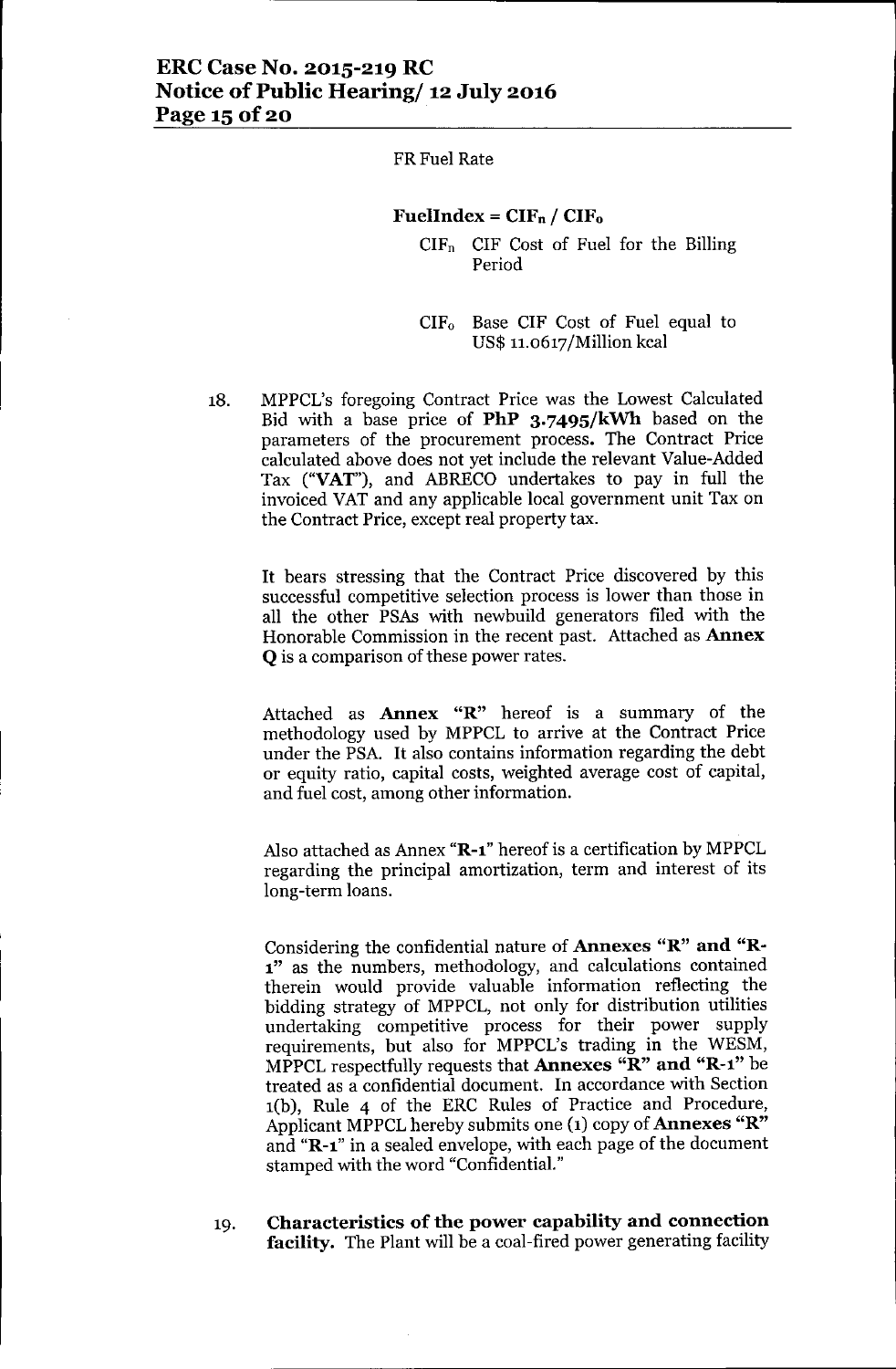with a capacity of 300 MW. The Plant's generation capacity is consistent with the DOE's Philippine Development Plan as shown by Certificate of Endorsement No. DOE COE 2011-09-01 issued by the DOE on 8 August 2011.<sup>10</sup>

MPPCL will expand or modify its existing switchyard to connect the Plant to the 230kV grid system of the National Grid Corporation of the Philippines ("NGCP"). ABRECO is likewise connected to the Luzon grid.

All relevant technical and economic characteristics of the Plant are described in Annex "8". The relevant technical specifications of the transmission and delivery facilities are likewise specifically described in Annex "8-1."

20. Rate Impact. An analysis was conducted to determine the impact of the implementation of the PSA on ABRECO's generation costs once the PSA is approved. Without the PSA by 2019, ABRECO may be exposed to the WESM, whose consolidated average price in 2014 was PhP 4.5500/kwh. PSA Contract Price enables ABRECO to reduce its generation cost for about Php 0.5900/kwh to PhP 0.6097/kwh in its first five years from what otherwise would be its exposure in the WESM without the PSA. (See table below)

|      | <b>WITH AES</b> | <b>WITHOUT AES</b> | <b>DIFFERENCE</b> |
|------|-----------------|--------------------|-------------------|
| 2015 | 3.9600          | 4.5500             | -0.5900           |
| 2019 | 3.6498          | 4.5500             | $-0.9002$         |
| 2020 | 3.6910          | 4.5500             | $-0.8590$         |
| 2021 | 3.7704          | 4.5500             | $-0.7796$         |
| 2022 | 3.8554          | 4.5500             | $-0.6946$         |
| 2023 | 3.9403          | 4.5500             | $-0.6097$         |

**Average Generation Rate** 

A copy of the foregoing analysis is attached hereto and made an integral part hereof as Annex "T."

21. Other Documents. In compliance with the ERC Rules of Practice and Procedure, the following documents are likewise submitted:

| Document                                                  | <b>Annex</b> |
|-----------------------------------------------------------|--------------|
| Transmission Service Agreement between<br>NGCP and ABRECO |              |
| Procurement process of coal                               |              |
| Distribution Development Plan of ABRECO                   |              |

<sup>10</sup> *Cj* Annex "I," hereof.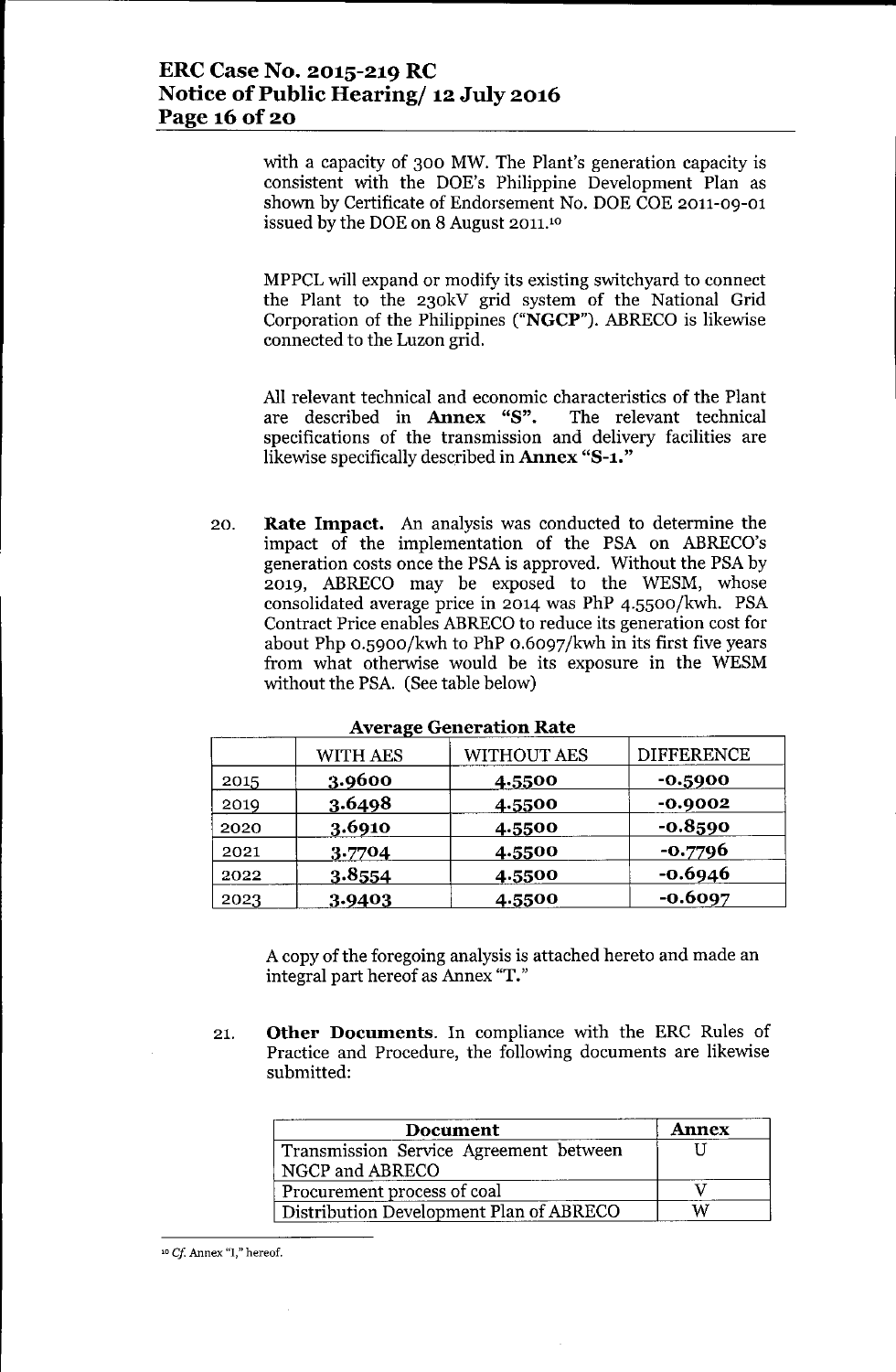MPPCL and NGCP are in the process of negotiating their Connection Agreement, Transmission Services Agreement and Metering Services Agreement for the Plant. MPPCL undertakes to submit copies of these documents once it has signed these agreements with NGCP.

### **VI. CONFIDENTIAL TREATMENT OF ANNEX** "R" **and "R-l"**

22. As earlier mentioned, **Annex** "R" contains numbers, methodology, and calculations which provide valuable information and insight on how MPPCL arrives at the Contract Price and would accordingly reflect MPPCL's bidding strategy for distribution utilities undertaking competitive process for the selection of their power suppliers and MPPCL's trading in the WESM.

Pursuant to MPPCL's agreement with its lenders, **Annex "R-l"** likewise contains certain non-public information involving its lenders' financial trade secrets. The information contained in **Annex "R-l",** when disclosed together with **Annex** "R" would provide an indication of MPPCL's bidding strategy for distribution utilities undertaking competitive process for the selection of their power suppliers and MPPCL's trading in the WESM.

It is submitted therefore that **Annexes** "R" and **"R-l"** fall within the bounds of proprietary "trade secrets" which are entitled to protection under the Constitution, statutes, and rules and regulations of this Honorable Commission.

- 23. Under Rule 4 of the ERC Rules of Practice and Procedure, the Honorable Commission may, upon request of a party and determination of the existence of conditions, which would warrant such remedy, treat certain information submitted to it as confidential. Pursuant to such provision, Applicant MPPCL respectfully requests for the issuance of a protective order declaring **Annexes** "R" **and "R-l"** as confidential information, as the Applicants intend to present it as evidence in the instant Application.
- 24. Even though it will be treated as a confidential document and a protective order will be issued, the rules do not preclude the parties of record or their lawyers access to such confidential information after agreeing to be bound by the terms of the protective order.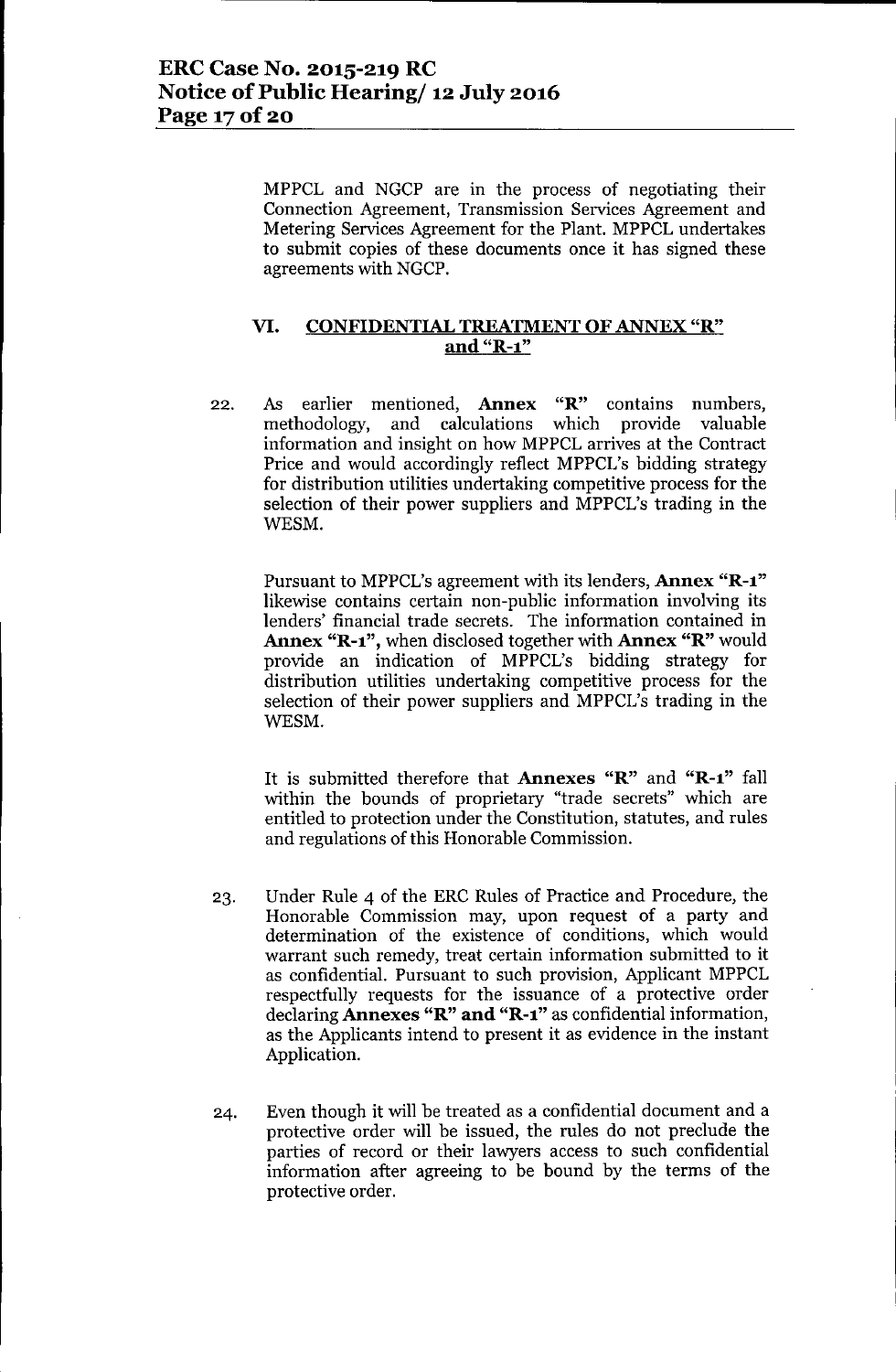## ERC Case No. 2015-219 RC Notice of Public Hearing/ 12 July 2016 Page 18 of 20

- 25. The data contained in **Annexes** " $\mathbb{R}$ " and " $\mathbb{R}-1$ " constitute "trade secrets" of Applicant MPPCL; thus, MPPCL has actual and valuable proprietary interest to protect with respect to such information. The Supreme Court, in the recent case of *Air Philippines Corporation vs. Pennswell, Inc.",* had the opportunity to discuss the definition of "trade secrets" and the great extent to which the same are protected under our laws. In other instances, the Supreme Court has held that the confidential nature of trade secrets protects such from disclosure even in the face of the right of inspection given to stockholders<sup>12</sup> or the constitutional right to information<sup>13</sup>.
- 26. In ERC Case No 2008-030, the National Power Corporation's ("NPC") application for revised basic generation rates, the Honorable Commission had an occasion to rule on the confidentiality of NPC's results of operation per power plant for calendar years 2005 to 2007. The Honorable Commission declared such information as confidential, in this wise:

"Upon review of the documents submitted by NPC, the Commission found that the results of operation per plant of NPC for years 2005 to 2007 contain vital information necessary in the calculation of its production costs in P/kWh per plant and the corresponding revenues. This information will serve as initial inputs to NPC's decision-making. As such, disclosure of this information will give the other parties, particularly the other generation companies (Gencos) and the distribution utilities (DUs) with Genco counterparts, undue advantage in the pricing of electricity in the market over NPC and other Gencos by using its production costs as benchmark. Thus, the Commission deems the information as confidential, which may not be made public, as it may affect adversely the competitive position of NPC and other generation companies."

- 27. Information which falls within the definition of a trade secret as defined by jurisprudence is clearly information which merits the confidential treatment provided for under Rule 4 of the ERC Rules of Practice and Procedure. Annexes "R" and "R-l" should therefore be entitled to the protection of confidential information provided under Rule 4 of the ERC Rules of Practice and Procedure.
- 28. In view of all the foregoing, Applicants respectfully submit the instant Application for the approval of the Power Supply Agreement between MPPCL and ABRECO for the Honorable Commission's urgent and utmost consideration.

<sup>&</sup>lt;sup>11</sup> 540 SCRA 215 [2007].

<sup>12</sup> Philpotts vs. Philippine Manufacturing Company, 40 Phil. 471 (1919).

<sup>&</sup>lt;sup>13</sup> Garcia vs. Board of Investments, G.R. 88637 (1989).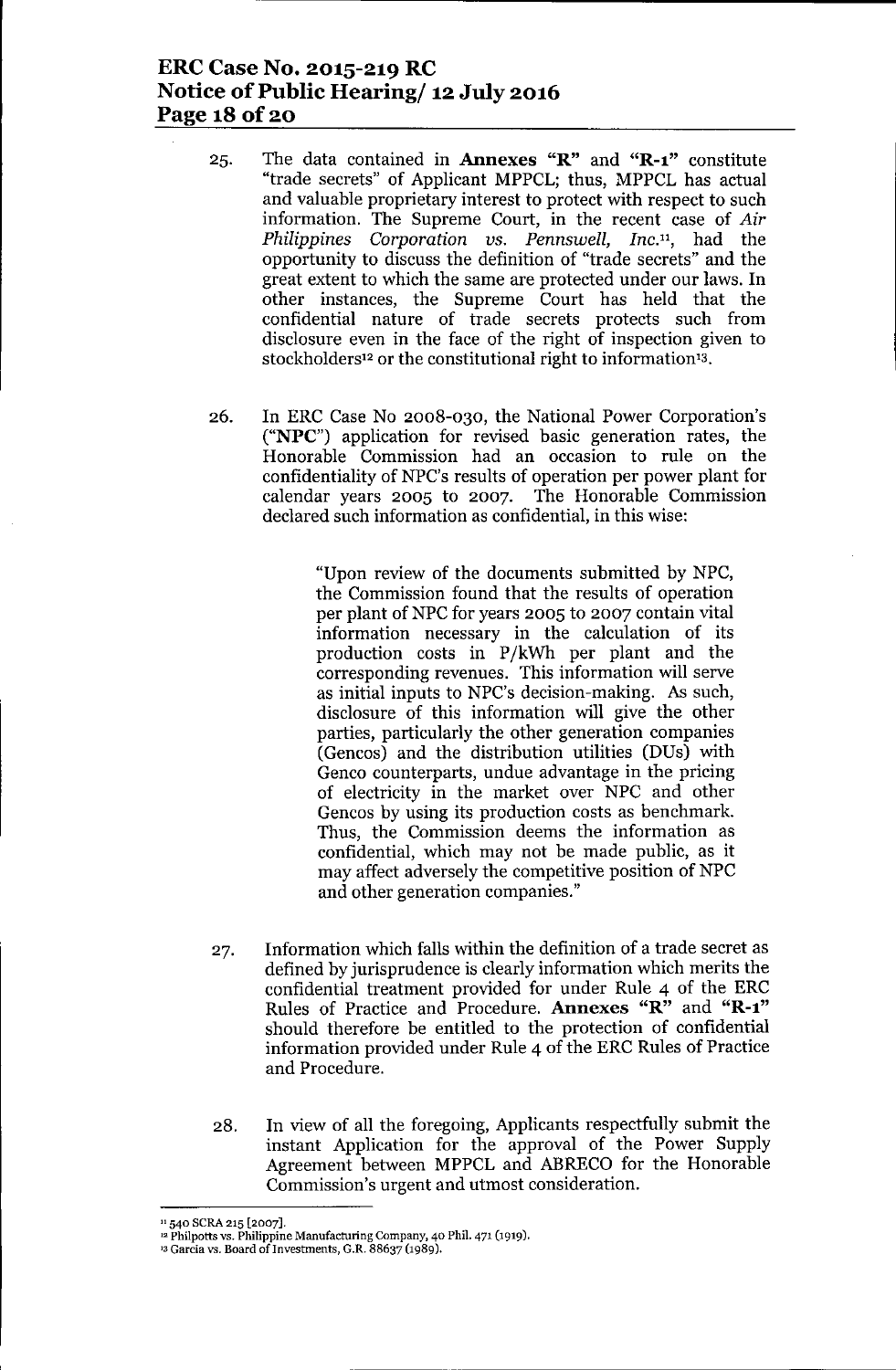- 29. ABRECO and MPPCL prayed that the Commission will:
	- a. Issue an Order treating Annexes "R" **and** "R-l" as confidential information pursuant to Rule 4, Section 1 of the ERC Rules of Practice and Procedure and prescribing the guidelines for the protection thereof;
	- b. After, due notice and hearing, issue a final approval of the PSA dated 13 October 2015 entered into between ABRECO and MPPCL; and
	- c. Grant such other just and equitable reliefs.

The Commission has set the Application for initial hearing, expository presentation, pre-trial conference, and evidentiary hearing on **10 November 2016 (Thursday) at ten o'clock in the morning (10:00 A.M.) at ABRECO's Principal Office at Calaba, Bangued, Abra.**

All persons who have an interest in the subject matter of the proceeding may become a party by filing, at least five (5) days prior to the initial hearing and subject to the requirements in the ERC's Rules of Practice and Procedure, a verified petition with the Commission giving the docket number and title of the proceeding and stating: (1) the petitioner's name and address; (2) the nature of petitioner's interest in the subject matter of the proceeding, and the way and manner in which such interest is affected by the issues involved in the proceeding; and (3) a statement of the relief desired.

All other persons who may want their views known to the Commission with respect to the subject matter of the proceeding may file their opposition to the Application or comment thereon at any stage of the proceeding before the Applicants conclude the presentation of their evidence. No particular form of opposition or comment is required, but the document, letter or writing should contain the name and address of such person and a concise statement of the opposition or comment and the grounds relied upon.

All such persons who wish to have a copy of the Application may request from the Applicants that they be furnished with the same, prior to the date of the initial hearing. The Applicants are hereby directed to furnish all those making such request with copies of the Application and its attachments, subject to the reimbursement of reasonable photocopying costs. Any such person may likewise